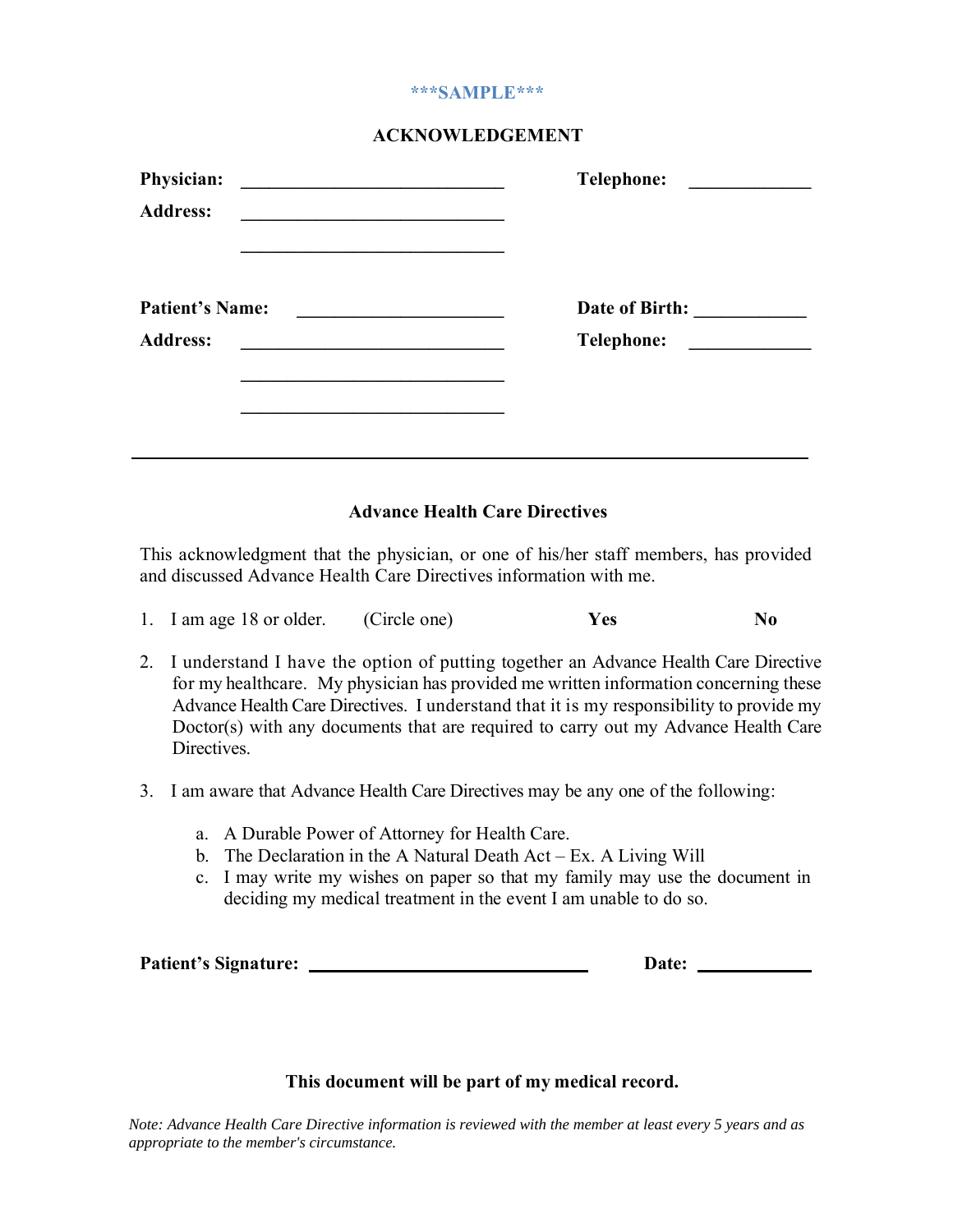# **Advance Health Care Directives – The Patient's Right to Decide**

All adult individuals in hospitals, nursing homes and other health care settings have certain rights. For example, the right to confidentiality of personal and medical records and to know what treatment one will receive.

You have the right to fill out a paper known as an "Advance Health Care Directive." Your words explain in advance what kind of treatment you want or do not want under special, serious medical conditions, which might prevent you from telling your doctor how you want to be treated. For example, if you were in a coma and taken to a hospital, would you want the hospital's medical staff to know your wishes about decisions affecting your treatment?

This article answers some questions related to a federal law that took effect in 1991. That law requires most hospitals, nursing facilities, hospices, home health care programs and health maintenance organizations (HMO's) or health plans to give you information about advance directives and your legal choices in making decisions about medical care. The law is intended to increase your control over medical treatment decisions.

This information can help you make decisions before treatment. Because this is an important matter, you should talk to family, close friends and your Doctor before deciding whether you want an advance directive.

Finally, remember that state laws differ about legal choices available to individuals for treatment options that can be honored by hospitals and other health care providers and organizations. These health care professionals should have information for you on your state's advance directive law.

## **What is an Advance Health Care Directive?**

It is a written statement that you complete in advance of serious illness. It explains how you want medical decisions made. The two most common forms of advance health care directive are:

- Living Will
- Durable Power of Attorney for Health Care
- Others include: POLST (Physician Orders for Life Sustaining Treatment) and Five Wishes.

An Advance Health Care Directive allows you to state your choices for health care (or to name someone to make those choices for you) if you are unable to make decisions about your medical treatment. In short, an Advance Health Care Directive can enable you to make decisions about your future medical treatment. You decide the treatment you want and do not want.